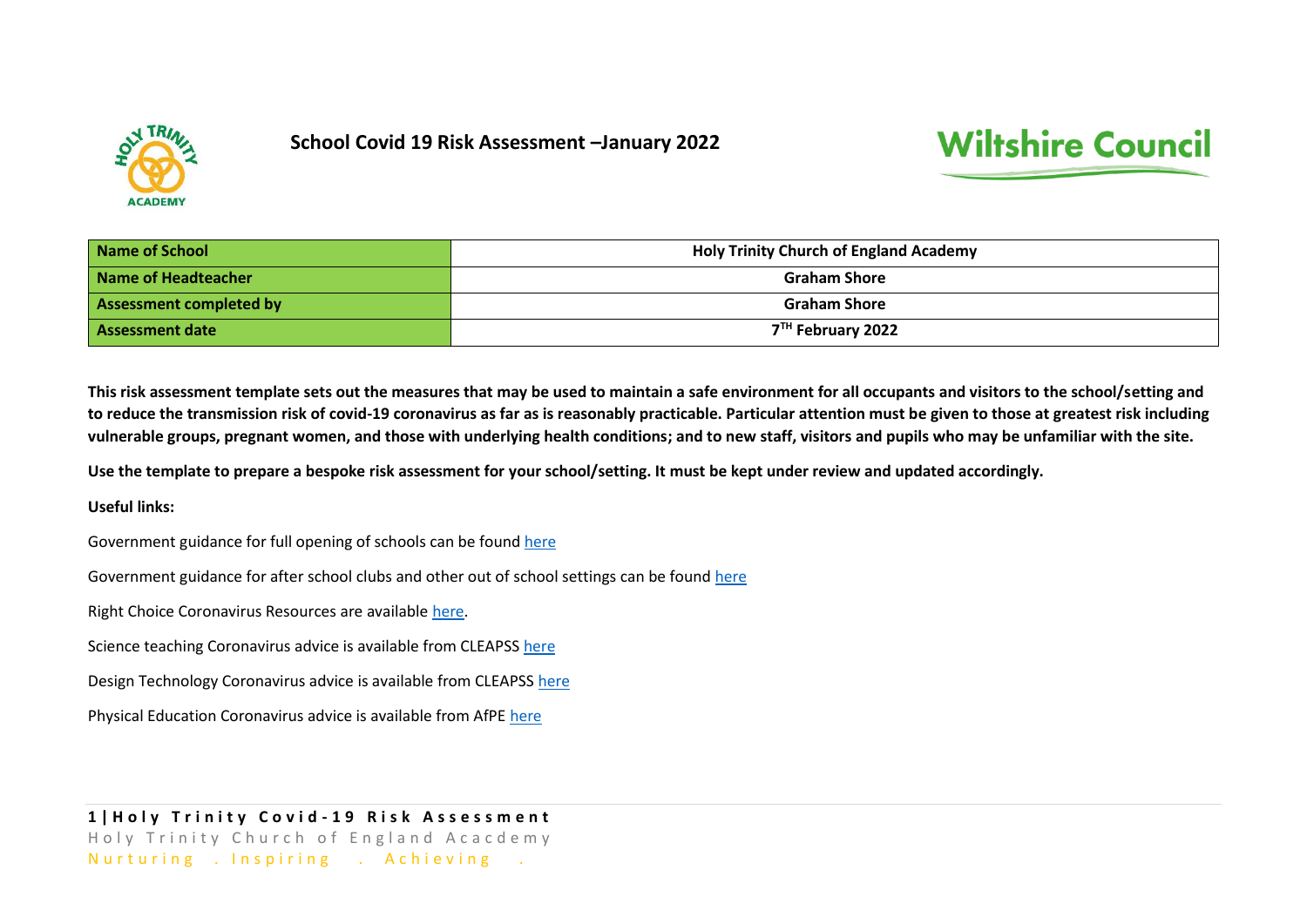| <b>RISK FACTORS</b>             | <b>CONTROL MEASURES TO CONSIDER</b>                                                                                                                                                                                                                                                                                                                                                                                                                                                                                                                                                                                                                                                                                                                                                                                                                                                                                                                                                                            | <b>LOCAL APPLICATION OF MEASURES</b>                                                                                                                                                                                                                                                                                                                                                                                                                                                                                                                                                                                                                                                                                                                                                                                       |
|---------------------------------|----------------------------------------------------------------------------------------------------------------------------------------------------------------------------------------------------------------------------------------------------------------------------------------------------------------------------------------------------------------------------------------------------------------------------------------------------------------------------------------------------------------------------------------------------------------------------------------------------------------------------------------------------------------------------------------------------------------------------------------------------------------------------------------------------------------------------------------------------------------------------------------------------------------------------------------------------------------------------------------------------------------|----------------------------------------------------------------------------------------------------------------------------------------------------------------------------------------------------------------------------------------------------------------------------------------------------------------------------------------------------------------------------------------------------------------------------------------------------------------------------------------------------------------------------------------------------------------------------------------------------------------------------------------------------------------------------------------------------------------------------------------------------------------------------------------------------------------------------|
| Symptomatic or other high-risk  |                                                                                                                                                                                                                                                                                                                                                                                                                                                                                                                                                                                                                                                                                                                                                                                                                                                                                                                                                                                                                |                                                                                                                                                                                                                                                                                                                                                                                                                                                                                                                                                                                                                                                                                                                                                                                                                            |
| personnel attending school site | Staff, pupils, contractors and visitors must not attend the<br>school site if they have any of the Covid-19 symptoms as below<br>or are required to be in self-isolation or travel quarantine.<br>a high temperature<br>a new, continuous cough<br>a loss of, or change to, your sense of smell or taste<br>All eligible adults and pupils are strongly encouraged to take up<br>the double vaccine available unless advised otherwise by their<br>medical practitioners.<br>Any person who develops COVID-19 symptoms during the<br>school day should be sent home as soon as possible and should<br>arrange to have a PCR test.<br>An individual risk assessment will be completed for all staff that<br>have characteristics that increase their potential risk from<br>coronavirus (COVID-19).<br>Remote/distance learning contingency arrangements for all<br>pupils should be maintained in line with any local Covid-19<br>outbreak.<br>Testing regimes are operating for staff and pupils in line with | All Staff, pupils, contractors and visitors will be<br>made aware that they must not attend the school<br>site if they have any of the Covid-19 symptoms as<br>below or are required to be in self-isolation or<br>travel quarantine.<br>a high temperature<br>a new, continuous cough<br>a loss of, or change to, your sense of smell<br>or taste<br>Any person who develops COVID-19 symptoms<br>during the school day should be sent home as soon<br>as possible and should arrange to have a PCR test.<br>An individual risk assessment will be completed for<br>all staff that have characteristics that increase their<br>potential risk from coronavirus (COVID-19).<br>Remote/distance<br>learning<br>contingency<br>arrangements for all pupils should be maintained in<br>line with any local Covid-19 outbreak. |
|                                 | national guidance.                                                                                                                                                                                                                                                                                                                                                                                                                                                                                                                                                                                                                                                                                                                                                                                                                                                                                                                                                                                             | Testing regimes are operating for staff and pupils in<br>line with national guidance.                                                                                                                                                                                                                                                                                                                                                                                                                                                                                                                                                                                                                                                                                                                                      |
|                                 |                                                                                                                                                                                                                                                                                                                                                                                                                                                                                                                                                                                                                                                                                                                                                                                                                                                                                                                                                                                                                |                                                                                                                                                                                                                                                                                                                                                                                                                                                                                                                                                                                                                                                                                                                                                                                                                            |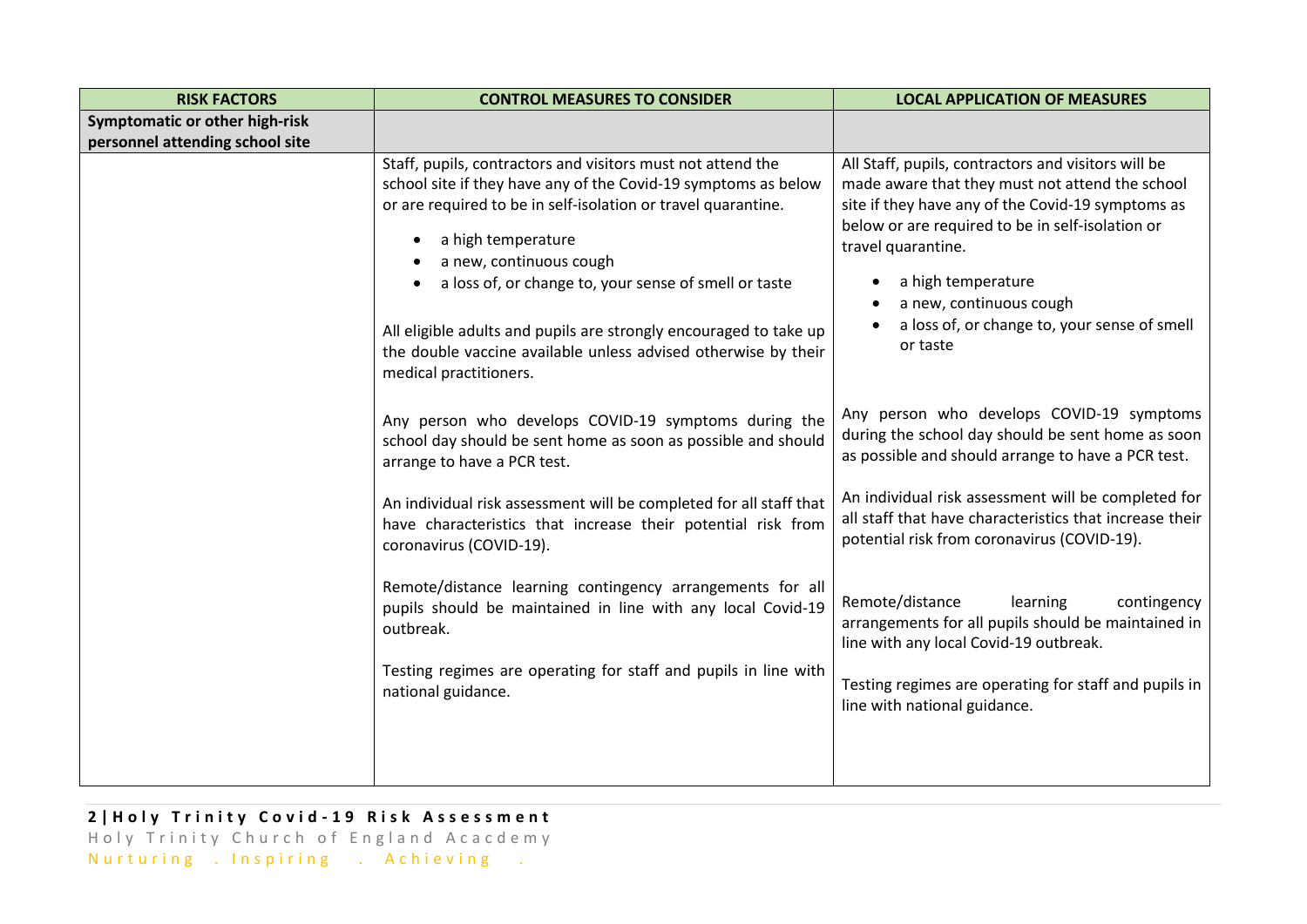| <b>RISK FACTORS</b>                     | <b>CONTROL MEASURES TO CONSIDER</b>                                       | <b>LOCAL APPLICATION OF MEASURES</b>                                                             |
|-----------------------------------------|---------------------------------------------------------------------------|--------------------------------------------------------------------------------------------------|
| 1. Maintaining distancing and reducing  | None of the control measures listed in the middle column for              |                                                                                                  |
| contact - entrance and exit routes      | this section are now mandatory, but will be applied if the Holy           |                                                                                                  |
|                                         | <b>Trinity has to step up the measures.</b>                               |                                                                                                  |
|                                         |                                                                           |                                                                                                  |
|                                         | However, some measures may remain useful to retain for the                |                                                                                                  |
|                                         | minimalisation of transmission risks and staff/parent                     |                                                                                                  |
|                                         | confidence.                                                               |                                                                                                  |
| Numbers arriving simultaneously on      | Arrange separate 'holding' areas for each group to<br>$\bullet$           | Not applicable                                                                                   |
| school transport impede the means to    | minimise contact (ideally these should be outside if                      |                                                                                                  |
| distance or reduce contact, and impede  | weather permits)                                                          |                                                                                                  |
| effectiveness of staggered start/finish | Encourage parents to make other arrangements for travel<br>$\bullet$      |                                                                                                  |
| times of school day                     | to/from school other than school transport.                               |                                                                                                  |
|                                         | Staff on duty to supervise<br>$\bullet$                                   |                                                                                                  |
|                                         | Signage at school transport pick up/drop off point<br>$\bullet$           |                                                                                                  |
| Numbers of parents and children at      | Instructions for parents/carers on distancing rules on site.<br>$\bullet$ | Parents were sent an email (25/11/2021) regarding                                                |
| entrances and exits impede social       | Staggered start/finish times for different groups.<br>$\bullet$           | a decline in positive cases, which included                                                      |
| distancing.                             | Markers on floor for children and parents to wait. Ensure<br>$\bullet$    | maintaining some measures. Reception and Year 2<br>will continue to access the school from their |
|                                         | markings do not create slip/trip hazard                                   | external doors that lead on to the school car park.                                              |
|                                         | Use of different entrances/exits for different groups.<br>$\bullet$       | Year 1, Year 3, Year 4, Year 5 and Year 6 will access                                            |
|                                         | Only one parent/carer to accompany child.<br>$\bullet$                    | the school from the back gate. Parents regularly                                                 |
|                                         | Staff on duty to supervise.<br>$\bullet$                                  | notified of any changes via website and email.                                                   |
|                                         | Signage.                                                                  | Children arriving after the school gate is closed will                                           |
|                                         |                                                                           | be let in by a member of staff at the Breakfast Club                                             |
|                                         |                                                                           | entrance.                                                                                        |
|                                         |                                                                           | Parents will be asked to maintain safe distances                                                 |
|                                         |                                                                           | between others in the playground.                                                                |
|                                         |                                                                           | It is recommended that adults to wear masks on                                                   |
|                                         |                                                                           | the playground or during drop-offs and collection.                                               |
|                                         |                                                                           | Parents will be able to come on to the school site                                               |
|                                         |                                                                           | (playground), but will not be able to access the                                                 |
|                                         |                                                                           | school buildings. Events such as Parents Assembly                                                |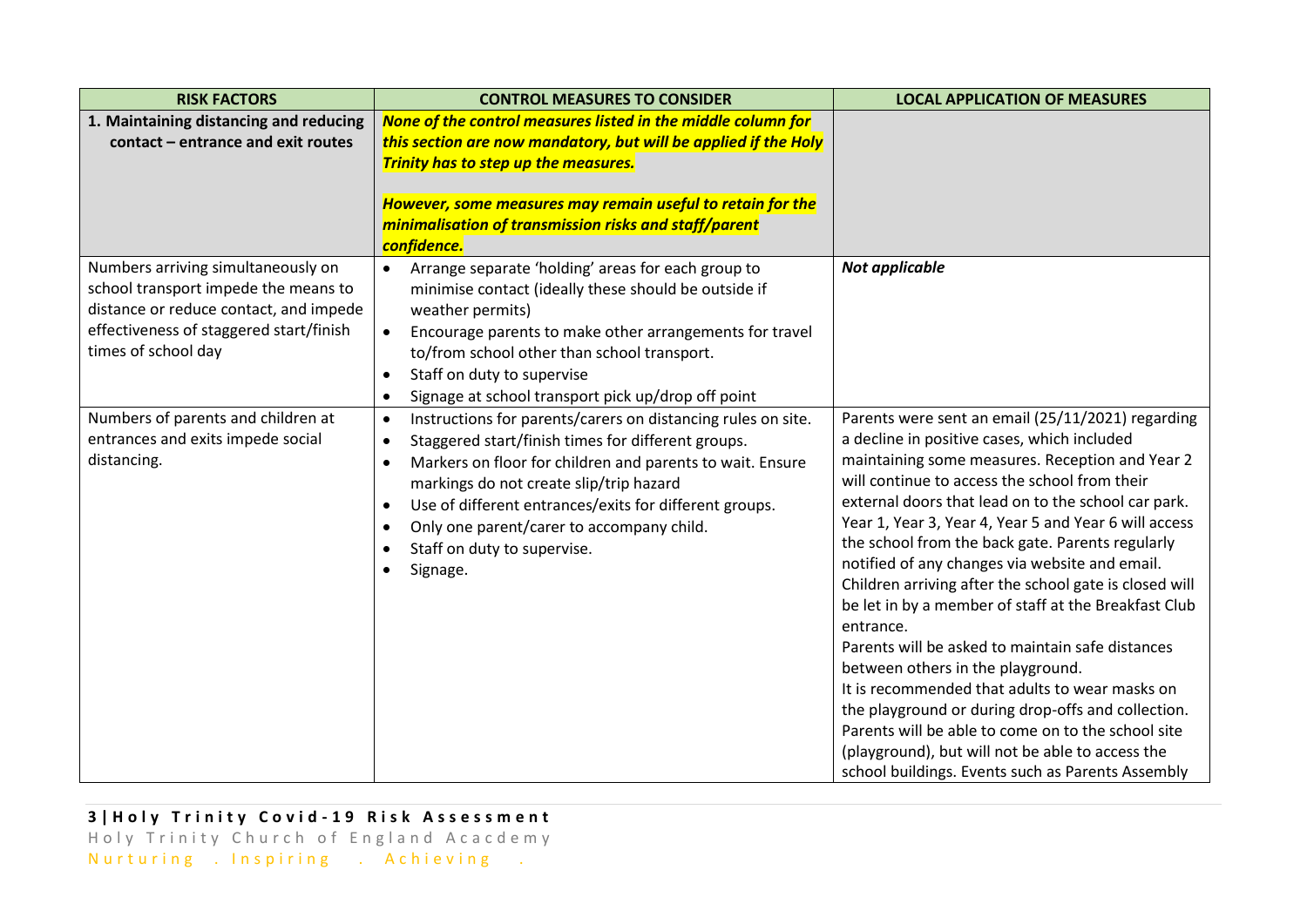| <b>RISK FACTORS</b>                    | <b>CONTROL MEASURES TO CONSIDER</b>                                   | <b>LOCAL APPLICATION OF MEASURES</b>                |
|----------------------------------------|-----------------------------------------------------------------------|-----------------------------------------------------|
|                                        |                                                                       | and the School Disco will be postponed until cases  |
|                                        |                                                                       | decrease and guidance allows.                       |
| Changes to school routine cause        | Encourage parents to walk/cycle to school with children.<br>$\bullet$ | Review traffic management -as original school       |
| vehicular and pedestrian traffic       | Stagger drop off / pick up times.<br>$\bullet$                        | start and end times have reinstated.                |
| management issues.                     | Minimise vehicles on site<br>$\bullet$                                | Members of the teaching team and Mr Shore will      |
|                                        | Review traffic management risk assessment where changes<br>$\bullet$  | be supervising so that there is no vehicular access |
|                                        | to start/end of day apply.                                            | to the school site during these drop-off and        |
|                                        | Staff on duty to supervise.<br>$\bullet$                              | collection times.                                   |
|                                        |                                                                       |                                                     |
|                                        |                                                                       |                                                     |
|                                        |                                                                       |                                                     |
|                                        |                                                                       |                                                     |
|                                        |                                                                       |                                                     |
| 2. Maintaining distancing and reducing | None of the control measures listed in the middle column for          |                                                     |
| contact - internal areas and play      | this section are now mandatory, but will be applied if the Holy       |                                                     |
| areas                                  | Trinity has to step up the measures.                                  |                                                     |
|                                        |                                                                       |                                                     |
|                                        | However, some measures may remain useful to retain for the            |                                                     |
|                                        | minimalisation of transmission risks and staff/parent                 |                                                     |
|                                        | confidence.                                                           |                                                     |
| Pupil numbers and room sizes impede    | Where practical, arrangements will aim to reduce contact<br>$\bullet$ | There will be no more than four adults in the staff |
| the means to reduce contact            | and maximise distancing between pupils and staff; and                 | room at any one time.                               |
|                                        | between staff themselves.                                             | It is recommended that staff wear facemasks in      |
|                                        | Pupils can reduce contact by being grouped together. For<br>$\bullet$ | communal areas, unless they are eating.             |
|                                        | primary schools this is likely to be in class sized groups. For       |                                                     |
|                                        | secondary schools this may be in upto year sized groups.              |                                                     |
|                                        |                                                                       |                                                     |
|                                        | Record the names of pupils in each group, and any close<br>$\bullet$  |                                                     |
|                                        | contact that takes places between children and staff in               |                                                     |
|                                        | different groups.                                                     |                                                     |
|                                        | Remove excess furniture to safe storage areas to increase             |                                                     |
|                                        | space.                                                                |                                                     |

# **4 | H o l y T r i n i t y C o v i d - 1 9 R i s k A s s e s s m e n t** Holy Trinity Church of England Acacdemy N urturing . Inspiring . A chieving .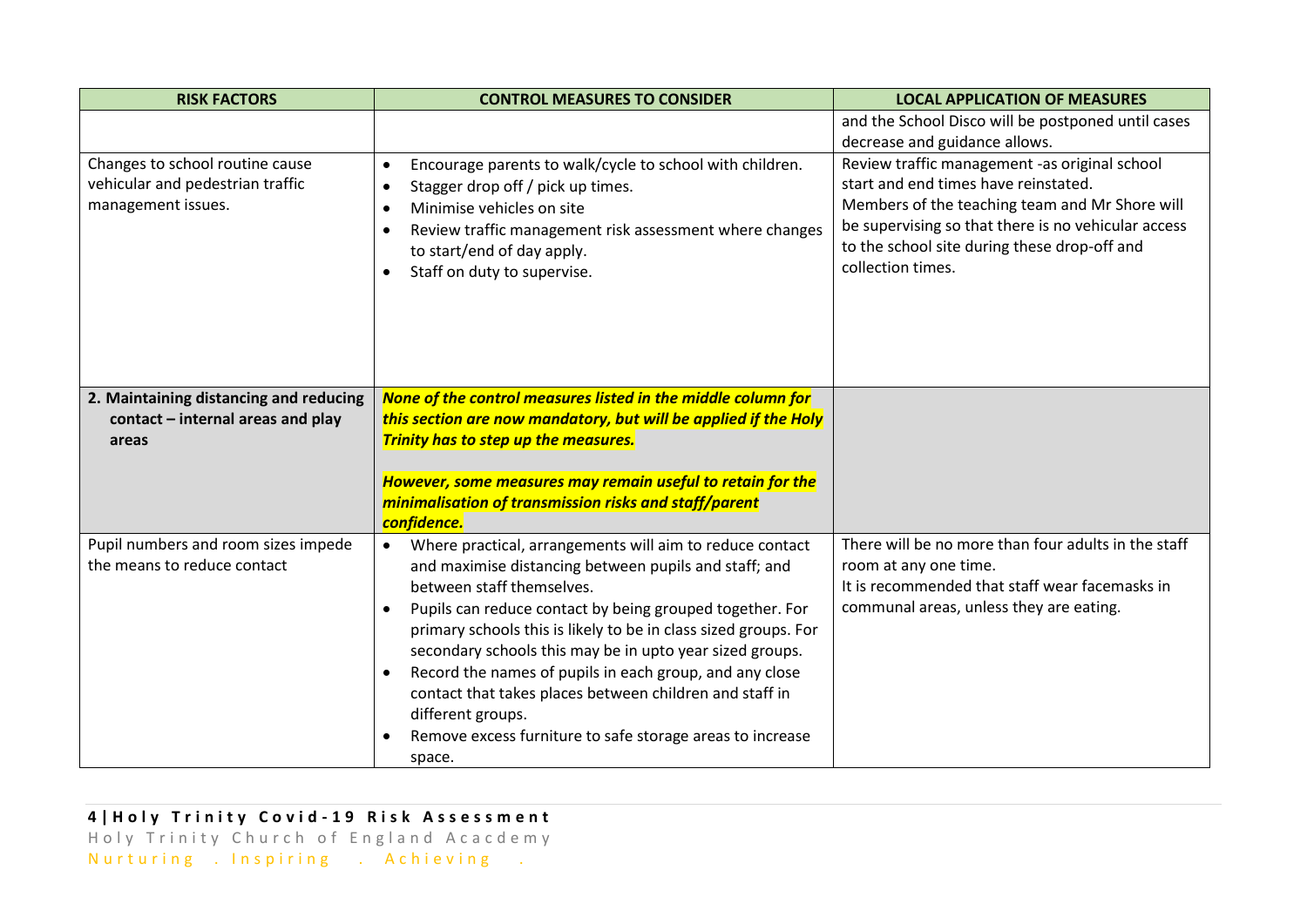| <b>RISK FACTORS</b>                   | <b>CONTROL MEASURES TO CONSIDER</b>                                         | <b>LOCAL APPLICATION OF MEASURES</b>                |
|---------------------------------------|-----------------------------------------------------------------------------|-----------------------------------------------------|
|                                       | Desks to be spaced out as far as possible but do not<br>$\bullet$           |                                                     |
|                                       | impede fire escape routes and exits.                                        |                                                     |
|                                       | All desks to face forward with pupils sat side by side.<br>$\bullet$        |                                                     |
|                                       | Floor markings to illustrate 2m areas around teaching<br>$\bullet$          |                                                     |
|                                       | positions.                                                                  |                                                     |
|                                       | Children to remain at their desks when in the room.<br>$\bullet$            |                                                     |
|                                       | Children to use the same desk each day.<br>$\bullet$                        |                                                     |
|                                       | Lessons planned for individual work as opposed to close<br>$\bullet$        |                                                     |
|                                       | group work.                                                                 |                                                     |
|                                       | Distancing and reducing contact to be explained to children                 |                                                     |
|                                       | with regular reminders.                                                     |                                                     |
|                                       | Signage/Posters in each classroom.<br>$\bullet$                             |                                                     |
|                                       | Consider the use of school grounds / local environment to<br>$\bullet$      |                                                     |
|                                       | extend the range of teaching spaces available                               |                                                     |
|                                       | The wearing of any PPE is not considered a necessary<br>$\bullet$           |                                                     |
|                                       | control measure except where set out specifically in this                   |                                                     |
|                                       | risk assessment for first aid or medical attention needs.                   |                                                     |
| Number of pupils and staff moving     | Minimise movements of whole groups and individuals<br>$\bullet$             | Minimise movements of whole groups and              |
| around the school impede the means to | outside of the classroom.                                                   | individuals outside of the classroom.               |
| distance and reduce contact in        | Use of a one-way system around the school.<br>$\bullet$                     |                                                     |
| corridors and other communal spaces   | A 'walk on the left' policy if one-way not practicable.<br>$\bullet$        | Collective worship and assemblies will be staged in |
|                                       | Consider using the pathways around the perimeter of the<br>$\bullet$        | classrooms - not whole school. When guidance        |
|                                       | building to assist with circulation (weather and site layout<br>dependent). | allows this will change as soon as practicable.     |
|                                       | Lane markings on floor and distancing markings in areas<br>$\bullet$        |                                                     |
|                                       | where queuing is likely.                                                    |                                                     |
|                                       | Areas not in use to be closed off (not escape routes).<br>$\bullet$         |                                                     |
|                                       | Children to keep coats, bags, lunchboxes etc with them in<br>$\bullet$      |                                                     |
|                                       | the classroom (under desks) or in suitable storage area.                    |                                                     |
|                                       | Signage.<br>$\bullet$                                                       |                                                     |
|                                       | School assemblies to be completed electronically                            |                                                     |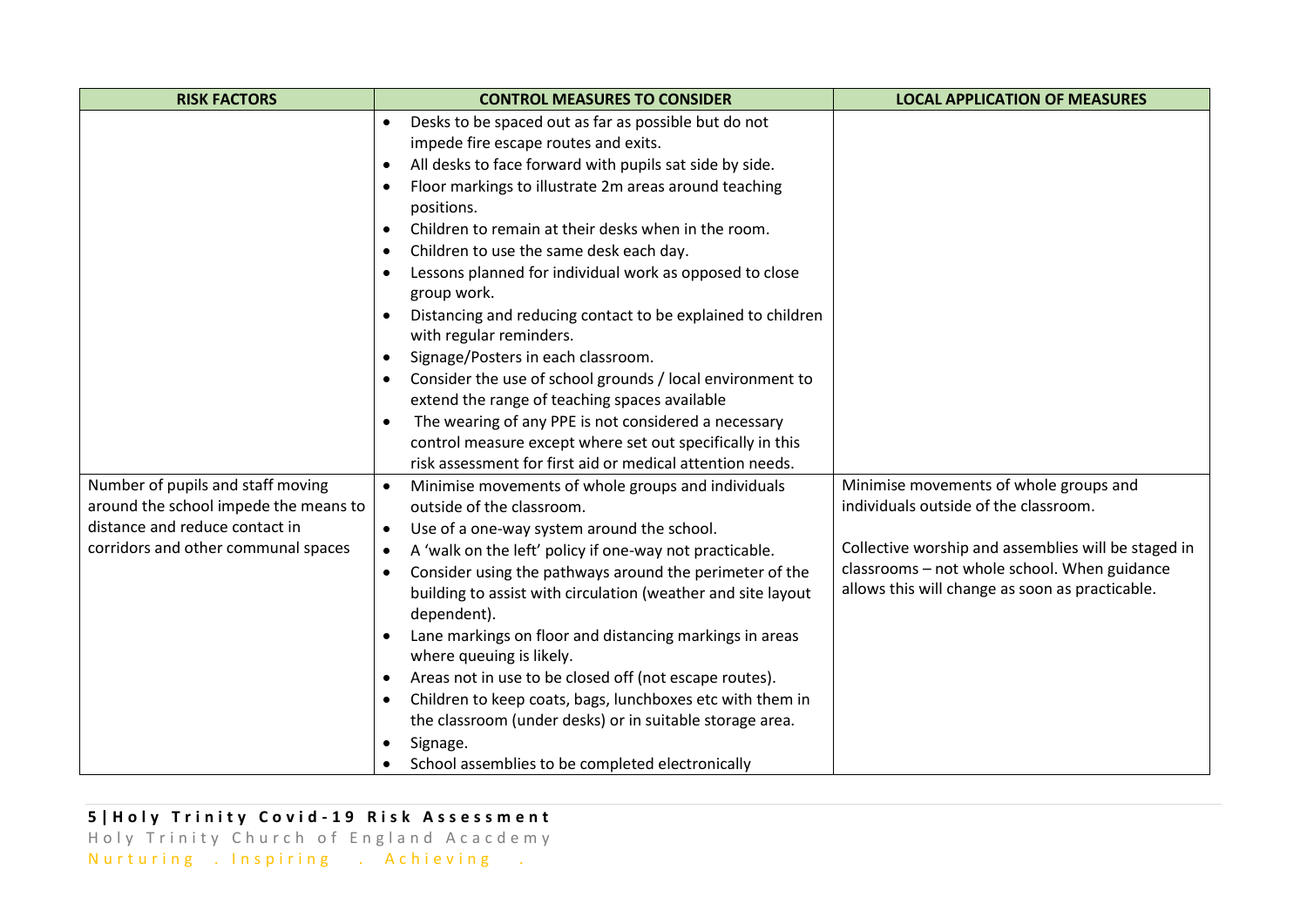| <b>RISK FACTORS</b>                    | <b>CONTROL MEASURES TO CONSIDER</b>                                    | <b>LOCAL APPLICATION OF MEASURES</b>                   |
|----------------------------------------|------------------------------------------------------------------------|--------------------------------------------------------|
|                                        | Acts of worship and other typically communal events to                 |                                                        |
|                                        | take place in groups (not whole school)                                |                                                        |
|                                        | Face coverings to be worn by adults in Primary schools in<br>$\bullet$ |                                                        |
|                                        | areas where distancing cannot be maintained indoors but                |                                                        |
|                                        | outside of the classroom.                                              |                                                        |
|                                        | Face coverings to be worn by staff and students in                     |                                                        |
|                                        | Secondary schools, and staff in primary schools, where                 |                                                        |
|                                        | distancing cannot be maintained indoors.                               |                                                        |
| Number of pupils and size of space     | Apply a maximum number of pupils in toilet rule to<br>$\bullet$        | Only three children permitted in the KS2 toilets at    |
| impede the means to distance and       | maintain distancing and reduce contact.                                | any time to avoid overcrowding.                        |
| reduce contact when using toilets      | Where practicable avoid different groups using the same<br>$\bullet$   |                                                        |
|                                        | facilities at the same time.                                           |                                                        |
|                                        | Distance markings on floor in queuing area<br>$\bullet$                |                                                        |
| Number of pupils and available space   | Staggered break and lunch times.<br>$\bullet$                          | Children encouraged to bring only what they need       |
| impede the means to distance and       | Allocated play areas for each group.<br>$\bullet$                      | into school to avoid clutter.                          |
| reduce contact at breaktime and        | Consider zoning of play areas using markings / cones to<br>$\bullet$   |                                                        |
| lunchtime                              | reinforce distancing.                                                  |                                                        |
|                                        | Limit use of outdoor play equipment to designated groups               |                                                        |
|                                        | at fixed periods                                                       |                                                        |
|                                        | Games which encourage distancing and reduce contact.<br>$\bullet$      |                                                        |
|                                        | Staff supervision to maintain standards.<br>$\bullet$                  |                                                        |
|                                        | Catering contractors and other food provision has been<br>$\bullet$    |                                                        |
|                                        | subject to specific risk assessment.                                   |                                                        |
| Number of staff and size of staff rest | Removal of furniture to create more space.<br>$\bullet$                |                                                        |
| spaces impede the means to distance    | Removal of communal equipment (mugs etc)<br>$\bullet$                  |                                                        |
| and reduce contact                     | Staggered break times for staff.<br>$\bullet$                          |                                                        |
|                                        | Repurpose unused spaces for additional staff rooms.<br>$\bullet$       |                                                        |
|                                        | Staff toilets to enforce 2m distancing.<br>$\bullet$                   |                                                        |
| Other                                  | All teachers and other staff can operate across different<br>$\bullet$ | Staff, who have not been double jabbed in the          |
|                                        | groups but must continue to maintain distance from pupils              | effected classrooms will be asked to take a PCR test   |
|                                        | and other staff as much as possible.                                   | only if they have symptoms and will follow the         |
|                                        |                                                                        | latest self-isolation guidance. If staff test positive |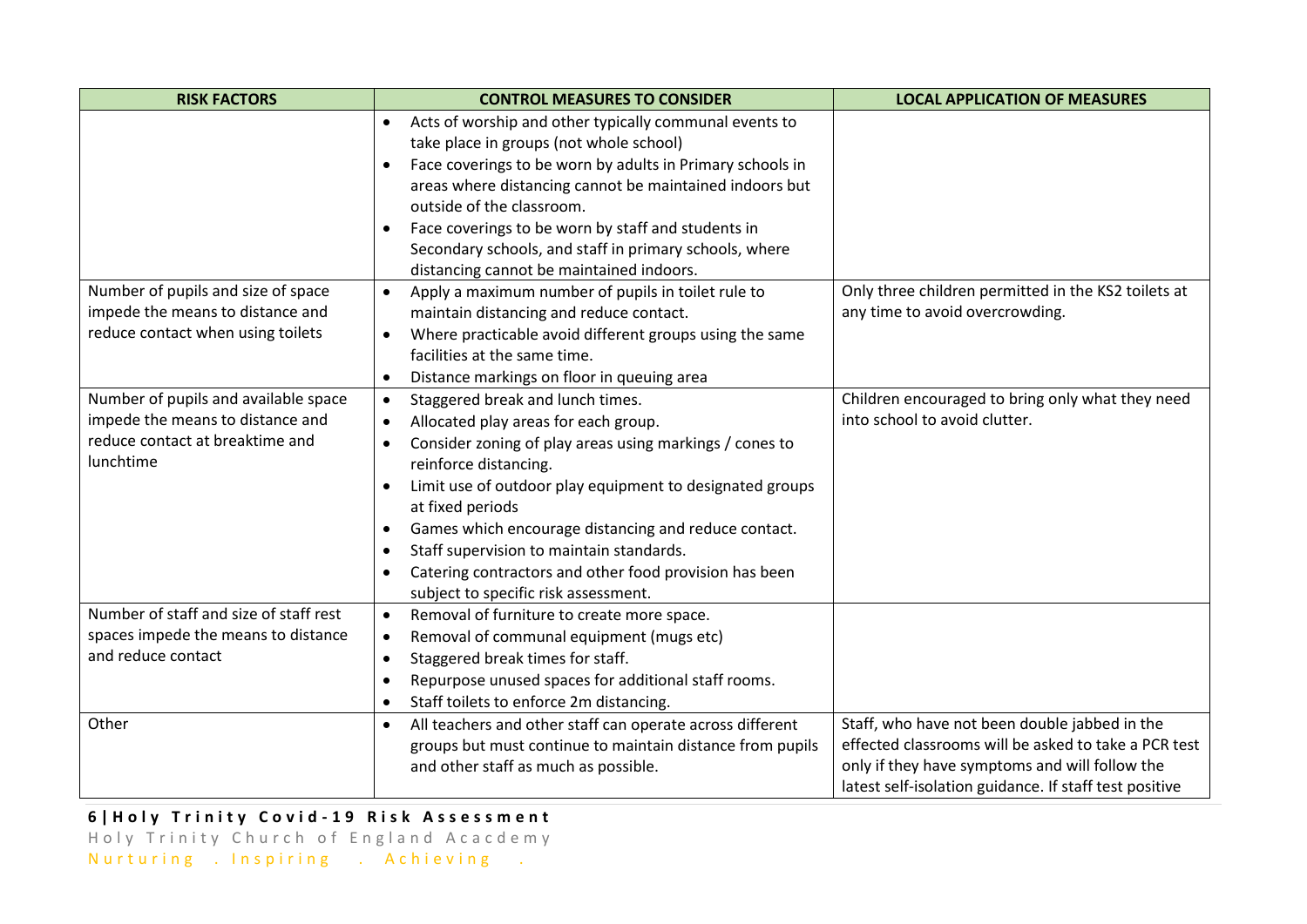| <b>RISK FACTORS</b>                                                                      | <b>CONTROL MEASURES TO CONSIDER</b>                                                                                                                                                                                                                                                                                                                                                                                                                                                                                                                                                                                                     | <b>LOCAL APPLICATION OF MEASURES</b>                                                                                                                                                                                                                                                                                                                                                                                                                     |
|------------------------------------------------------------------------------------------|-----------------------------------------------------------------------------------------------------------------------------------------------------------------------------------------------------------------------------------------------------------------------------------------------------------------------------------------------------------------------------------------------------------------------------------------------------------------------------------------------------------------------------------------------------------------------------------------------------------------------------------------|----------------------------------------------------------------------------------------------------------------------------------------------------------------------------------------------------------------------------------------------------------------------------------------------------------------------------------------------------------------------------------------------------------------------------------------------------------|
|                                                                                          |                                                                                                                                                                                                                                                                                                                                                                                                                                                                                                                                                                                                                                         | on a lateral flow device they will follow the latest<br>self-isolation guidance.                                                                                                                                                                                                                                                                                                                                                                         |
| 3. Hygiene and Cleaning                                                                  |                                                                                                                                                                                                                                                                                                                                                                                                                                                                                                                                                                                                                                         |                                                                                                                                                                                                                                                                                                                                                                                                                                                          |
| Cleaning staff levels are insufficient to<br>deliver enhanced cleaning regime.           | A regular cleaning schedule should be maintained. This should<br>include daily cleaning of frequently touched surfaces (using<br>detergent and hot water followed by a chlorine based<br>disinfectant solution):<br>Toilets<br>$\bullet$<br>Door Handles/ Access Buttons<br>$\bullet$<br>Kitchen areas and associated equipment<br>$\bullet$<br>Water dispensers/ coolers<br>$\bullet$<br>Printers/ Photocopiers<br>$\bullet$<br><b>White Boards</b><br>$\bullet$<br>Play Equipment<br>$\bullet$<br>Shared resources<br>$\bullet$<br>PPE to be worn by cleaning staff as dictated by risk<br>assessment.                                | An aide memoir will be adhered to, so that staff<br>and cleaning staff are aware of what has been<br>cleaned and when.<br>Four cleaning staff will work at the end of the<br>school day.<br>The Headteacher regularly attends updates from<br>the local authority, which include segments from<br>PHE and Wiltshire Health and Safety.<br>Enhanced cleaning of effected classrooms and<br>toilets.<br>'Touch' points will be cleaned regularly by staff. |
| Insufficient handwashing and hygiene<br>facilities increase the risk of<br>transmission. | Children to handwash on entry to school, before and after<br>$\bullet$<br>each break and lunch, on changing classrooms, leaving<br>school and after using toilet.<br>Ensure supplies of suitable soap. Skin friendly cleaning<br>$\bullet$<br>wipes can be used as an alternative<br>Extra signage to encourage washing hands.<br>$\bullet$<br>Ensure help is available for children who cannot clean their<br>hands independently.<br>Hand gel dispensers at strategic locations around the site<br>$\bullet$<br>to complement handwashing facilities.<br>Supplies of tissues and lidded bins in each teaching space<br>and classroom. | Hand gel will be available in the class for the<br>children to use. Children to handwash on entry to<br>school, before each break and before they eat<br>lunch and after using the toilet. Extra signage will<br>be displayed for hand washing.<br>Supplies of tissues and lidded bins are located in<br>each teaching space and classroom.<br>Signage about handwashing will be displayed<br>around the school.                                         |

# **7 | H o l y T r i n i t y C o v i d - 1 9 R i s k A s s e s s m e n t** Holy Trinity Church of England Acacdemy

N urturing . Inspiring . A chieving .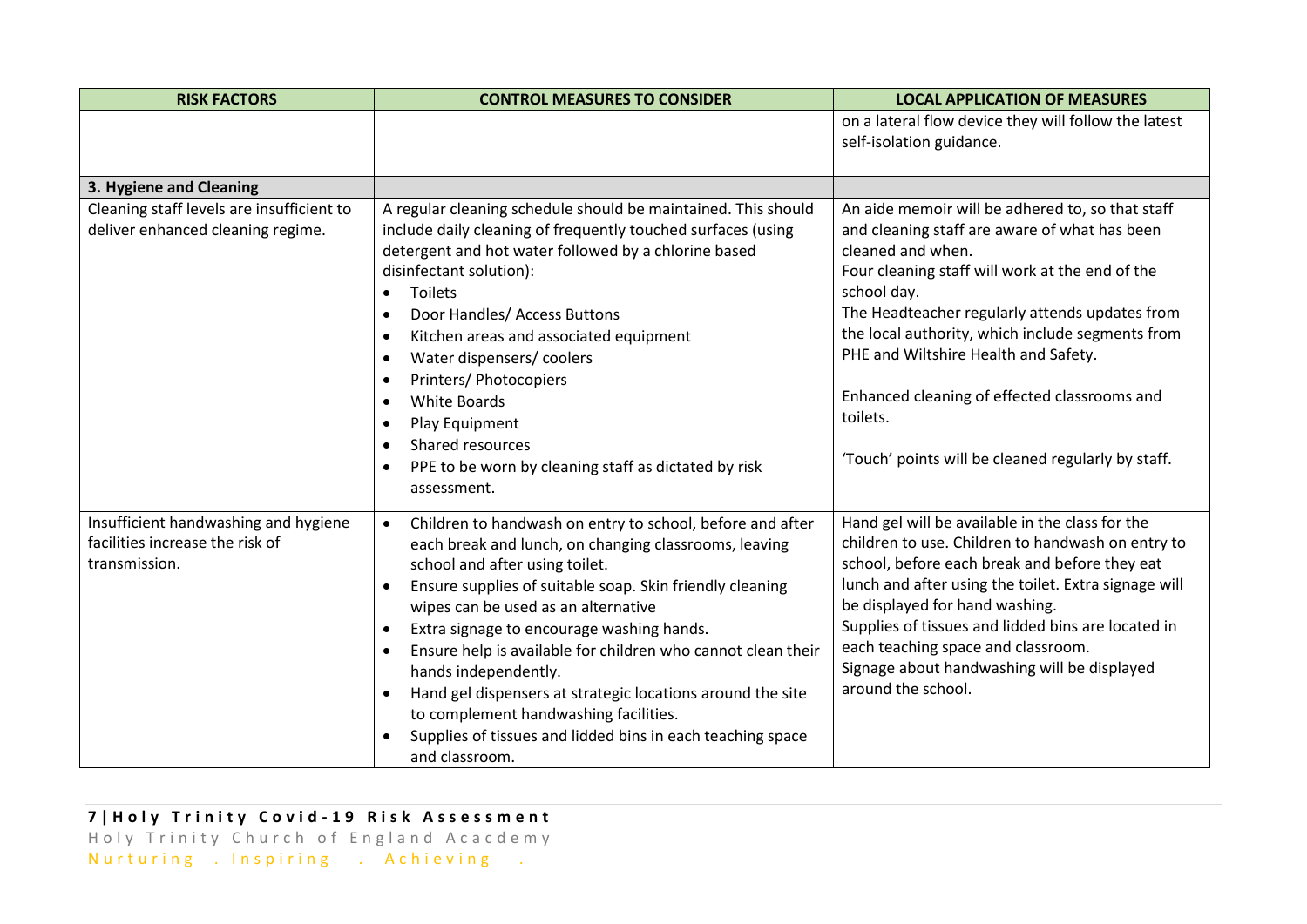| <b>RISK FACTORS</b>                                                          | <b>CONTROL MEASURES TO CONSIDER</b>                                                                                                                                                                                                                                                                                                                                                                                                                                                                                                                                                                                                                  | <b>LOCAL APPLICATION OF MEASURES</b>                                                                                                                                                                                                                                                                                                                                                                                        |
|------------------------------------------------------------------------------|------------------------------------------------------------------------------------------------------------------------------------------------------------------------------------------------------------------------------------------------------------------------------------------------------------------------------------------------------------------------------------------------------------------------------------------------------------------------------------------------------------------------------------------------------------------------------------------------------------------------------------------------------|-----------------------------------------------------------------------------------------------------------------------------------------------------------------------------------------------------------------------------------------------------------------------------------------------------------------------------------------------------------------------------------------------------------------------------|
|                                                                              | Promotion of the 'Catch it, Bin it, Kill it' campaign to pupils<br>and staff.                                                                                                                                                                                                                                                                                                                                                                                                                                                                                                                                                                        |                                                                                                                                                                                                                                                                                                                                                                                                                             |
| Exposure to new hazardous substances<br>(products)                           | COSHH assessment to be carried out for any new<br>$\bullet$<br>cleaning/sanitising products in use.<br>Additional cleaning staff to be made aware of the COSHH<br>$\bullet$<br>risk assessments.<br>Appropriate storage of hazardous substances.<br>$\bullet$<br>Material data sheets to be made available for new and<br>$\bullet$<br>existing products.                                                                                                                                                                                                                                                                                            | COSHH details will be updated and communicated<br>to all staff.                                                                                                                                                                                                                                                                                                                                                             |
| 4. Site and Buildings                                                        |                                                                                                                                                                                                                                                                                                                                                                                                                                                                                                                                                                                                                                                      |                                                                                                                                                                                                                                                                                                                                                                                                                             |
| Visitors/contractors/suppliers on site<br>increase the risk of transmission. | Site visits only by pre-arrangement.<br>$\bullet$<br>A record of some visitors must be kept for 21 days specific<br>$\bullet$<br>guidance<br>Zones/markings in Reception areas.<br>$\bullet$<br>Information/signage for visitors informing them of the<br>$\bullet$<br>infection control procedures.<br>Deliveries and visits outside of school opening hours where<br>possible.<br>Provision of hand sanitiser at main school entrance.<br>$\bullet$<br>Process for the acceptance of deliveries required i.e. area<br>$\bullet$<br>where deliveries can be safely left.<br>Adult visitors to be encouraged to wear face covering<br>unless exempt. | A record of some visitors must be kept for 21 days<br>specific guidance<br>There will be a system of one-in and one-out in the<br>reception foyer.<br>Where possible, visits to take place outside school<br>hours.<br>Deliveries will be left safely in the reception foyer.<br>Materials will be checked later, but not signed for<br>at the time.<br>Hand sanitiser will be kept in the reception foyer<br>for visitors. |
| Changes affect normal emergency<br>procedures.                               | Fire safety management plans should be reviewed and checked<br>in line with operational changes. Schools should check:<br>All fire doors are operational at all times                                                                                                                                                                                                                                                                                                                                                                                                                                                                                | All contingency emergency plans to be reviewed<br>including lockdown procedures, major disruption<br>through loss of services, gas leak etc.                                                                                                                                                                                                                                                                                |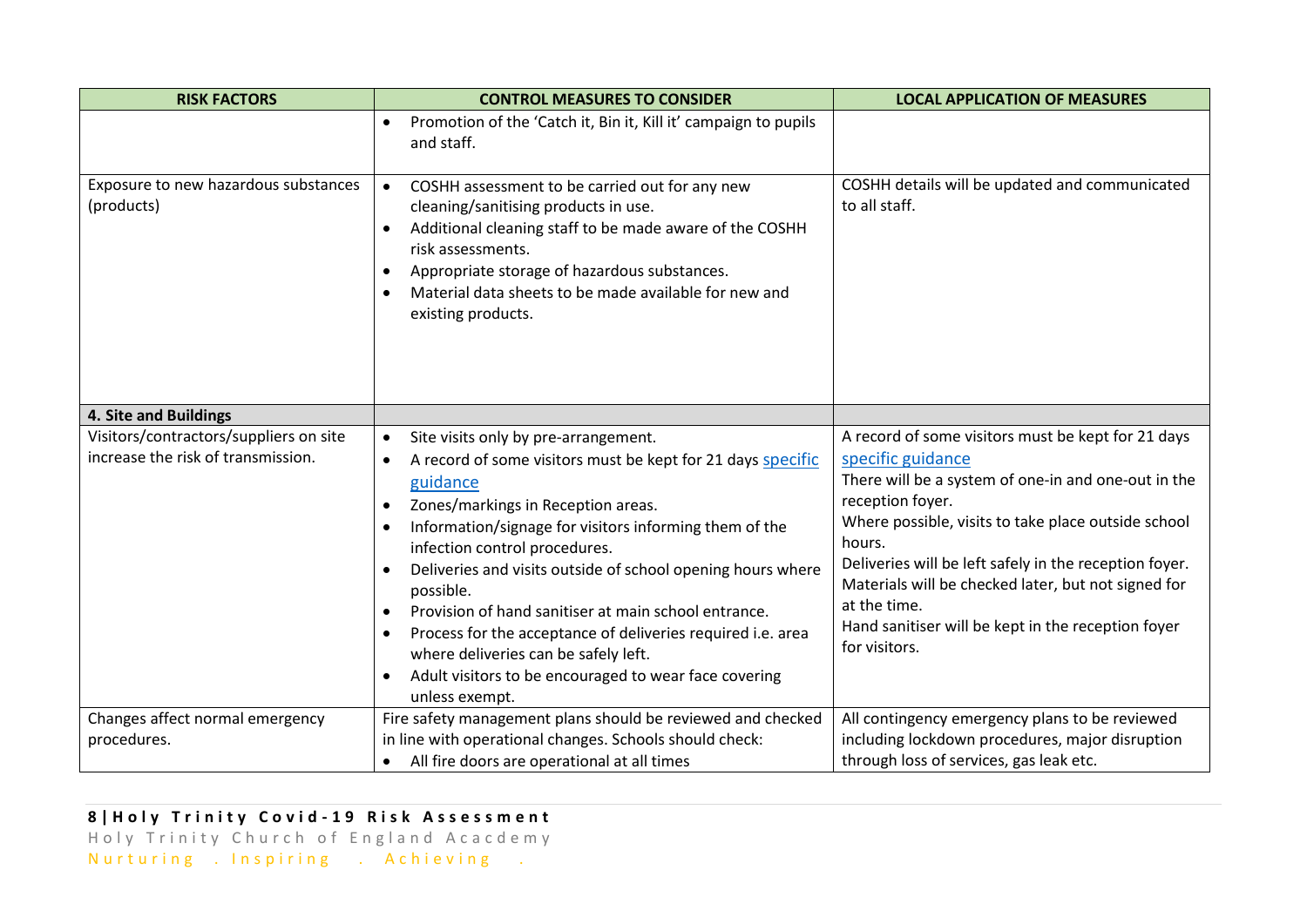| <b>RISK FACTORS</b>                                                      | <b>CONTROL MEASURES TO CONSIDER</b>                                                                                                                                                                                                                                                                                                                                                                                                                                                                                                                                                                                                                                                                                                                                                                                                                     | <b>LOCAL APPLICATION OF MEASURES</b>                                                                                                                                                                                                                                                                                                                                                                                                                                                                                                                                                                                                                                                                                             |
|--------------------------------------------------------------------------|---------------------------------------------------------------------------------------------------------------------------------------------------------------------------------------------------------------------------------------------------------------------------------------------------------------------------------------------------------------------------------------------------------------------------------------------------------------------------------------------------------------------------------------------------------------------------------------------------------------------------------------------------------------------------------------------------------------------------------------------------------------------------------------------------------------------------------------------------------|----------------------------------------------------------------------------------------------------------------------------------------------------------------------------------------------------------------------------------------------------------------------------------------------------------------------------------------------------------------------------------------------------------------------------------------------------------------------------------------------------------------------------------------------------------------------------------------------------------------------------------------------------------------------------------------------------------------------------------|
|                                                                          | Fire alarm system and emergency lights have been tested<br>and are fully operational.<br>Review of fire assembly points to accommodate reduced<br>$\bullet$<br>contact and distancing where practicable.<br>Fire drill practice to train new arrangements.<br>$\bullet$<br>Other contingency emergency plans to be reviewed<br>$\bullet$<br>including lockdown procedures, major disruption through<br>loss of services, gas leak etc.                                                                                                                                                                                                                                                                                                                                                                                                                  |                                                                                                                                                                                                                                                                                                                                                                                                                                                                                                                                                                                                                                                                                                                                  |
| Site security is compromised by new<br>arrangements.                     | Normal security standards will apply and careful<br>$\bullet$<br>consideration given to the balance for security and the<br>need for enhanced ventilation.                                                                                                                                                                                                                                                                                                                                                                                                                                                                                                                                                                                                                                                                                              | Normal security standards will apply, doors which<br>may be used for drop-off/pick up should then be<br>closed during the school day (and locked if not fire<br>doors).                                                                                                                                                                                                                                                                                                                                                                                                                                                                                                                                                          |
| Building checks not taken place                                          | All usual building checks are to be undertaken as normal<br>$\bullet$<br>including flushing of water outlets, schedules of<br>preventative maintenance, portable appliance testing and<br>asbestos monitoring.                                                                                                                                                                                                                                                                                                                                                                                                                                                                                                                                                                                                                                          | All usual building checks are to be undertaken as<br>normal including flushing of water outlets,<br>schedules of preventative maintenance, portable<br>appliance testing and asbestos monitoring.                                                                                                                                                                                                                                                                                                                                                                                                                                                                                                                                |
| Inadequate ventilation increases the<br>risk of transmission of Covid 19 | Make use of existing mechanical ventilation systems<br>$\bullet$<br>preferably drawing on fresh air.<br>Make use of natural ventilation - opening windows (in<br>$\bullet$<br>cooler weather windows should be opened just enough to<br>provide constant background ventilation and opened more<br>fully during breaks to purge the air in the space).<br>Opening internal doors can also assist with creating a<br>$\bullet$<br>throughput of air (but not fire doors in unoccupied parts)<br>Opening external doors may also be used provided security<br>$\bullet$<br>is not unduly compromised<br>Additional ventilation via open doors and windows should<br>$\bullet$<br>not occur in unoccupied parts of the site.<br>Carbon monoxide monitors are to be provided by central<br>$\bullet$<br>government to help identify poorly ventilated areas | Ventilation improved where practicable by having<br>windows open. 'Schools do not need to sacrifice<br>thermal comfort for the sake of having windows<br>and doors open.' In Wiltshire currently, evidence is<br>not suggesting that covid transmission is occurring<br>widely within school environments and so local<br>public health advice is that schools should seek to<br>balance the two risks.'<br>Our current advice therefore is that on cooler days,<br>windows and doors can be opened for shorter<br>periods or at intervals throughout the day when a<br>room is less occupied, but can, if necessary, remain<br>closed for periods when minimum internal<br>temperatures cannot be maintained by other<br>means. |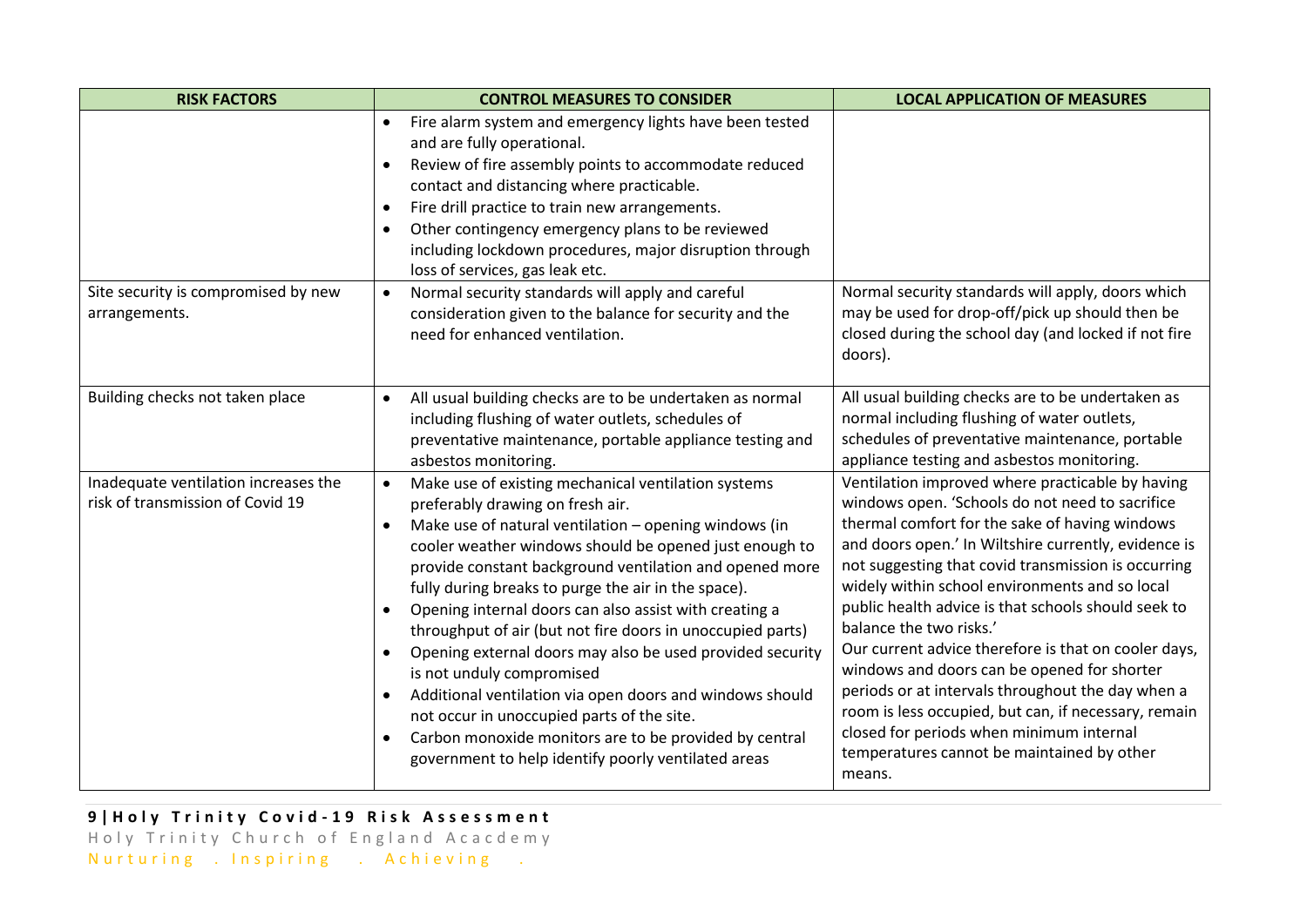| <b>RISK FACTORS</b>                                          | <b>CONTROL MEASURES TO CONSIDER</b>                                       | <b>LOCAL APPLICATION OF MEASURES</b>                   |
|--------------------------------------------------------------|---------------------------------------------------------------------------|--------------------------------------------------------|
|                                                              |                                                                           | Additional ventilation via open doors and windows      |
|                                                              |                                                                           | should not occur in unoccupied parts of the site.      |
|                                                              |                                                                           | Effected classrooms will be well ventilated and fans   |
|                                                              |                                                                           | will be used to increase circulation at the end of the |
|                                                              |                                                                           | school day.                                            |
|                                                              |                                                                           | CO2 monitors will be used to monitor ventilation.      |
| 5. Equipment and furniture                                   | None of the control measures listed in the middle column for              |                                                        |
|                                                              | this section are now mandatory.                                           |                                                        |
|                                                              |                                                                           |                                                        |
|                                                              | However, some measures may remain useful to retain for the                |                                                        |
|                                                              | minimalisation of transmission risks and staff/parent                     |                                                        |
|                                                              | confidence. Each school should delete those that are no longer            |                                                        |
|                                                              | to be applied; and add local details for those that remain in             |                                                        |
|                                                              | place.                                                                    |                                                        |
|                                                              |                                                                           |                                                        |
| Shared play equipment increases the<br>risk of transmission. | Individual items of play equipment and other shared items<br>$\bullet$    | For hard surfaces a detergent will be used with a      |
|                                                              | used for teaching are to be cleaned between each use by                   | disposable cloth, for soft furnishings if they cannot  |
|                                                              | each group.                                                               | be cleaned with detergent they will be removed         |
|                                                              | Outdoor equipment should be cleaned more frequently                       | where possible.                                        |
|                                                              | than normal.                                                              |                                                        |
|                                                              | Resources are rotated or left to de-contaminate for 48                    |                                                        |
|                                                              | hours (or 72 hours if plastic) if being used by different                 |                                                        |
|                                                              | groups.                                                                   |                                                        |
|                                                              | Resources that are shared between groups, such as sports,<br>$\bullet$    |                                                        |
|                                                              | art and science equipment should be cleaned frequently                    |                                                        |
| Shared equipment, fittings and                               | and meticulously.                                                         |                                                        |
| resources increase the risk of                               | Remove unnecessary items from the classrooms and store<br>elsewhere.      |                                                        |
| transmission.                                                |                                                                           |                                                        |
|                                                              | Children asked to bring in own stationery or have allocated,<br>$\bullet$ |                                                        |
|                                                              | named, packs of stationery per child.                                     |                                                        |
|                                                              | Resources and surfaces to be cleaned each night.                          |                                                        |
|                                                              | Lessons planned so sharing of resources in minimised.<br>$\bullet$        |                                                        |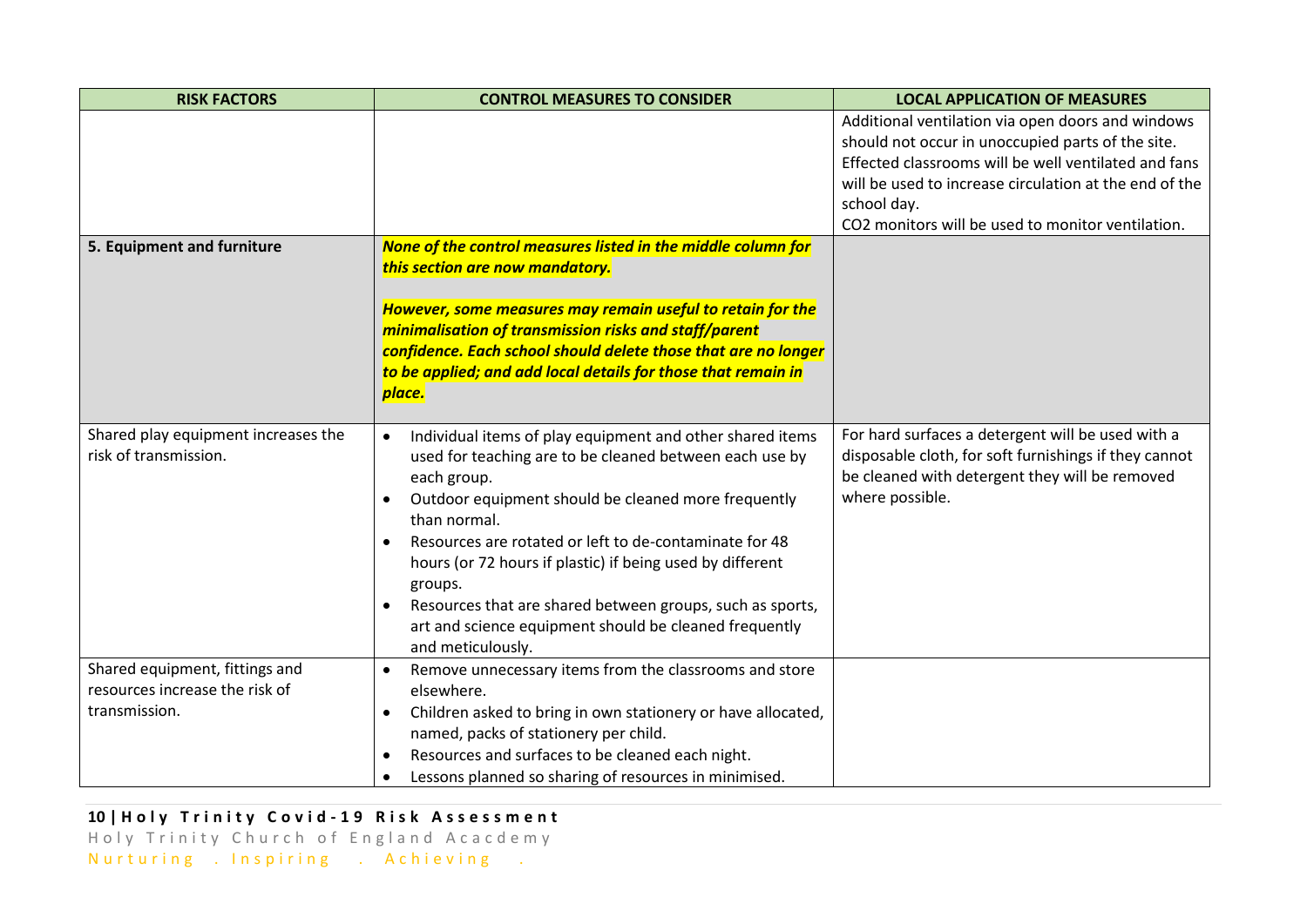| <b>RISK FACTORS</b>                                                              | <b>CONTROL MEASURES TO CONSIDER</b>                                                                                                                                                                                                                                                                                                                                                                                                                                                                                                                                                     | <b>LOCAL APPLICATION OF MEASURES</b>                                                                                                                                                                                                                                                                                                                                                                                                 |
|----------------------------------------------------------------------------------|-----------------------------------------------------------------------------------------------------------------------------------------------------------------------------------------------------------------------------------------------------------------------------------------------------------------------------------------------------------------------------------------------------------------------------------------------------------------------------------------------------------------------------------------------------------------------------------------|--------------------------------------------------------------------------------------------------------------------------------------------------------------------------------------------------------------------------------------------------------------------------------------------------------------------------------------------------------------------------------------------------------------------------------------|
|                                                                                  | Any crockery/cutlery used must be cleaned thoroughly.<br>$\bullet$                                                                                                                                                                                                                                                                                                                                                                                                                                                                                                                      |                                                                                                                                                                                                                                                                                                                                                                                                                                      |
| 6. Health and Wellbeing                                                          |                                                                                                                                                                                                                                                                                                                                                                                                                                                                                                                                                                                         |                                                                                                                                                                                                                                                                                                                                                                                                                                      |
| Inadequate staffing levels create<br>supervision or safeguarding issues.         | Carry out an audit of all staff availability and review it<br>$\bullet$<br>regularly.<br>Introduce a process for staff to inform you if their health<br>$\bullet$<br>situation changes.<br>If there is a shortage of teachers consider use of suitably<br>$\bullet$<br>qualified TAs to lead a group and maintain ratios.<br>Use of staff from other schools (by agreement).<br>$\bullet$                                                                                                                                                                                               | An audit of staff will be carried out on a daily basis.<br>Staff can text the headteacher if they have any<br>health concerns.<br>If teachers become ill with non-Covid symptoms,<br>another adult will be redeployed.                                                                                                                                                                                                               |
| Person becomes unwell with Covid-19<br>symptoms in school                        | Move to a pre-designated room where person can be<br>$\bullet$<br>isolated, with adult supervision if a child.<br>Ventilate the room if possible.<br>$\bullet$<br>PPE should be worn if contact is required.<br>$\bullet$<br>Inform parent/carer to arrange collection.<br>$\bullet$<br>Cleaning regime after each usage of the space.<br>$\bullet$<br>Follow the advice from health protection team                                                                                                                                                                                    | We will follow the Public Health England South<br>West guidance flowchart - which is situated in the<br>first aid toilet, admin office, Mrs Fergusson's room<br>and the staff room.<br>Children, who are unwell with Covid 19 will be<br>isolated in the SEN room with the door and window<br>open.                                                                                                                                  |
| Absence of measures to address<br>localised enhanced covid transmission<br>chain | Senior leaders to produce contingency plans (sometimes<br>$\bullet$<br>called outbreak management plans) detailing additional<br>measures regarding:<br>Good hygiene<br>$\circ$<br>Appropriate cleaning regimes<br>$\circ$<br>Keeping occupied spaces well ventilated<br>$\circ$<br>Following Public Health advice on testing, self-<br>$\circ$<br>isolation and managing confirmed cases of Covid-<br>19.<br>Local school management plan is in place and relevant staff<br>have been made aware<br>Remote education plans in place<br>$\bullet$<br>Engage fully with NHS Test & Trace | Senior leaders to produce contingency plans<br>(sometimes called outbreak management plans)<br>detailing additional measures.<br>The school will follow the latest 'Schools COVID-19<br>operational guidance' - updated 17 August 2021<br>and<br>Contingency framework: education and childcare<br>settings - January 2022.<br>We will continue to refer to the Outbreak<br>Management Plan created by Wiltshire Local<br>Authority. |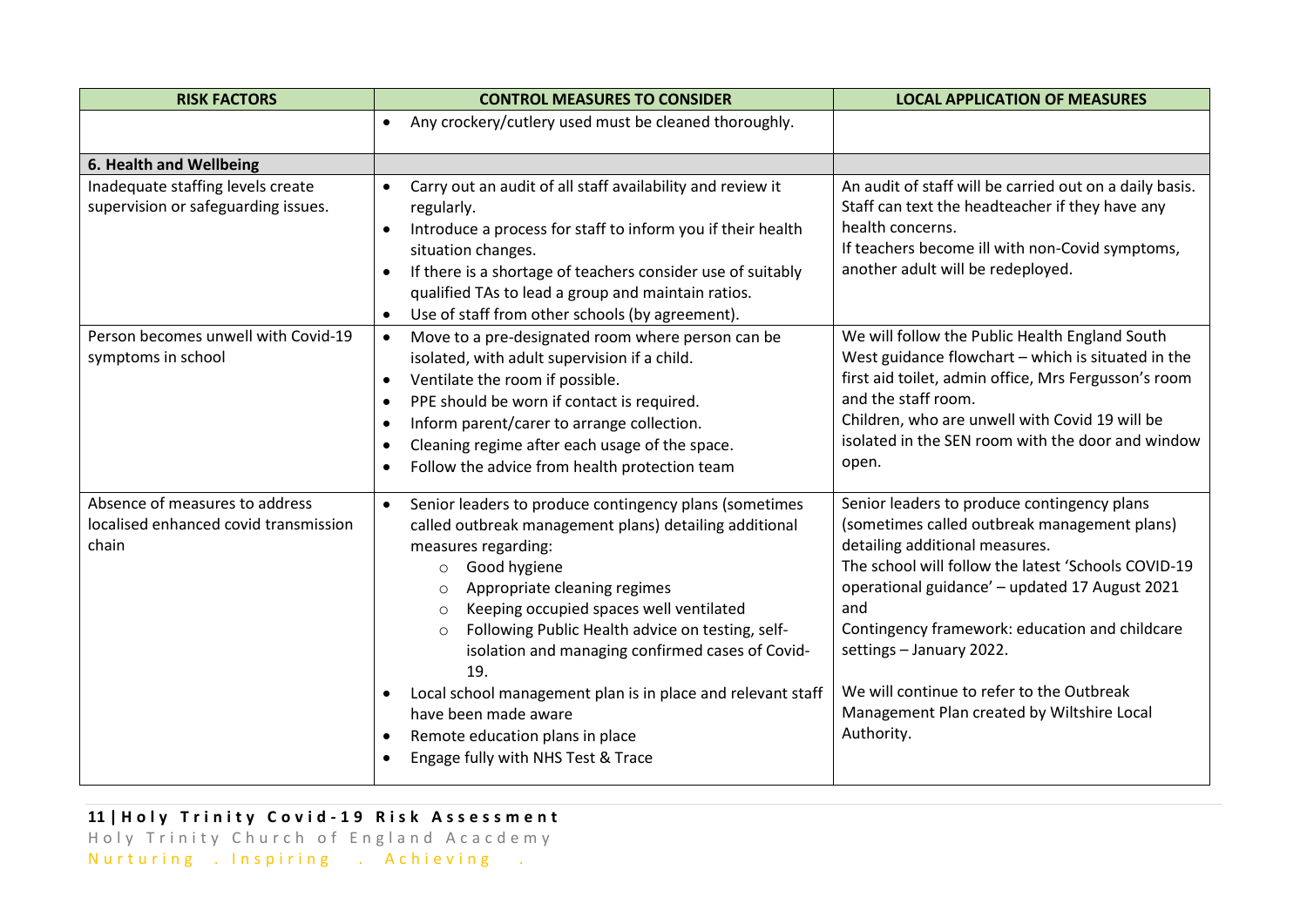| <b>RISK FACTORS</b>                                          | <b>CONTROL MEASURES TO CONSIDER</b>                                                                                                                        | <b>LOCAL APPLICATION OF MEASURES</b>                                                                                                          |
|--------------------------------------------------------------|------------------------------------------------------------------------------------------------------------------------------------------------------------|-----------------------------------------------------------------------------------------------------------------------------------------------|
|                                                              | Schools should make themselves familiar with the                                                                                                           |                                                                                                                                               |
|                                                              | Contingency Framework document.                                                                                                                            |                                                                                                                                               |
| Staff wellbeing affected by the working<br>experience.       | Staff risk assessment tool being used to assess those in<br>$\bullet$<br>higher risk groups.                                                               | Staff meetings will take place in Y3 and the room<br>will be ventilated. Staff will wear face masks and                                       |
|                                                              | Staff aware of risk assessment process and able to<br>$\bullet$<br>contribute.                                                                             | observe social distancing.<br>All other meetings will be held remotely if                                                                     |
|                                                              | Staff meetings and communication.<br>$\bullet$                                                                                                             | practicable.                                                                                                                                  |
|                                                              | Defined wellbeing support measures for staff.<br>$\bullet$<br>Designated staff rest areas.<br>$\bullet$                                                    |                                                                                                                                               |
| Volunteer wellbeing affected by the<br>working experience    | Volunteers will be treated in the same way as school staff<br>$\bullet$<br>and provided with the same information, instruction,<br>training and equipment. | Volunteers will be treated in the same way as<br>school staff and provided with the same<br>information, instruction, training and equipment. |
|                                                              | Volunteers will be included in regular communications and<br>$\bullet$<br>be given the opportunity to feedback any concerns.                               | Volunteers will be included in regular<br>communications and be given the opportunity to<br>feedback any concerns.                            |
|                                                              |                                                                                                                                                            | Volunteers will be asked to undertake a lateral flow<br>device, any secondary school children who assist                                      |
|                                                              |                                                                                                                                                            | with clubs will take LFTs.                                                                                                                    |
| Pupil wellbeing is impacted by the                           | Children to have allocated teacher and TA where possible.<br>$\bullet$                                                                                     | Teachers have carried out a rag rating based on<br>children's readiness to learn. The school has a                                            |
| current situation causing physical and<br>mental ill health. | Reduced time in school to ensure transition from home to<br>$\bullet$<br>school is successful.                                                             | Pastoral Support Manager (Mrs Fergusson) who                                                                                                  |
|                                                              | Curriculum to support children's well-being.<br>$\bullet$                                                                                                  | works with the younger children (Reception and                                                                                                |
|                                                              | Provide opportunities to talk about their<br>$\bullet$<br>experiences/concerns.                                                                            | Key Stage 1) and Miss Moore supports the Key<br>Stage 2 children.                                                                             |
|                                                              | <b>Pastoral activities</b><br>$\bullet$                                                                                                                    |                                                                                                                                               |
|                                                              | <b>School Effectiveness guidance on Right Choice</b><br>$\bullet$                                                                                          |                                                                                                                                               |
| First aid provision                                          | Ensure all staff know First Aiders on site if less coverage<br>$\bullet$<br>than normal.                                                                   | Most staff have emergency first aid training and<br>have recently completed (Paediatric training and                                          |
|                                                              | If provision is less than usual, minimise hazardous activities<br>$\bullet$                                                                                | First Aid Refresher - St John's Ambulance).                                                                                                   |
|                                                              | which may result in injury.                                                                                                                                |                                                                                                                                               |
|                                                              |                                                                                                                                                            | Staff will use PPE to administer first aid.                                                                                                   |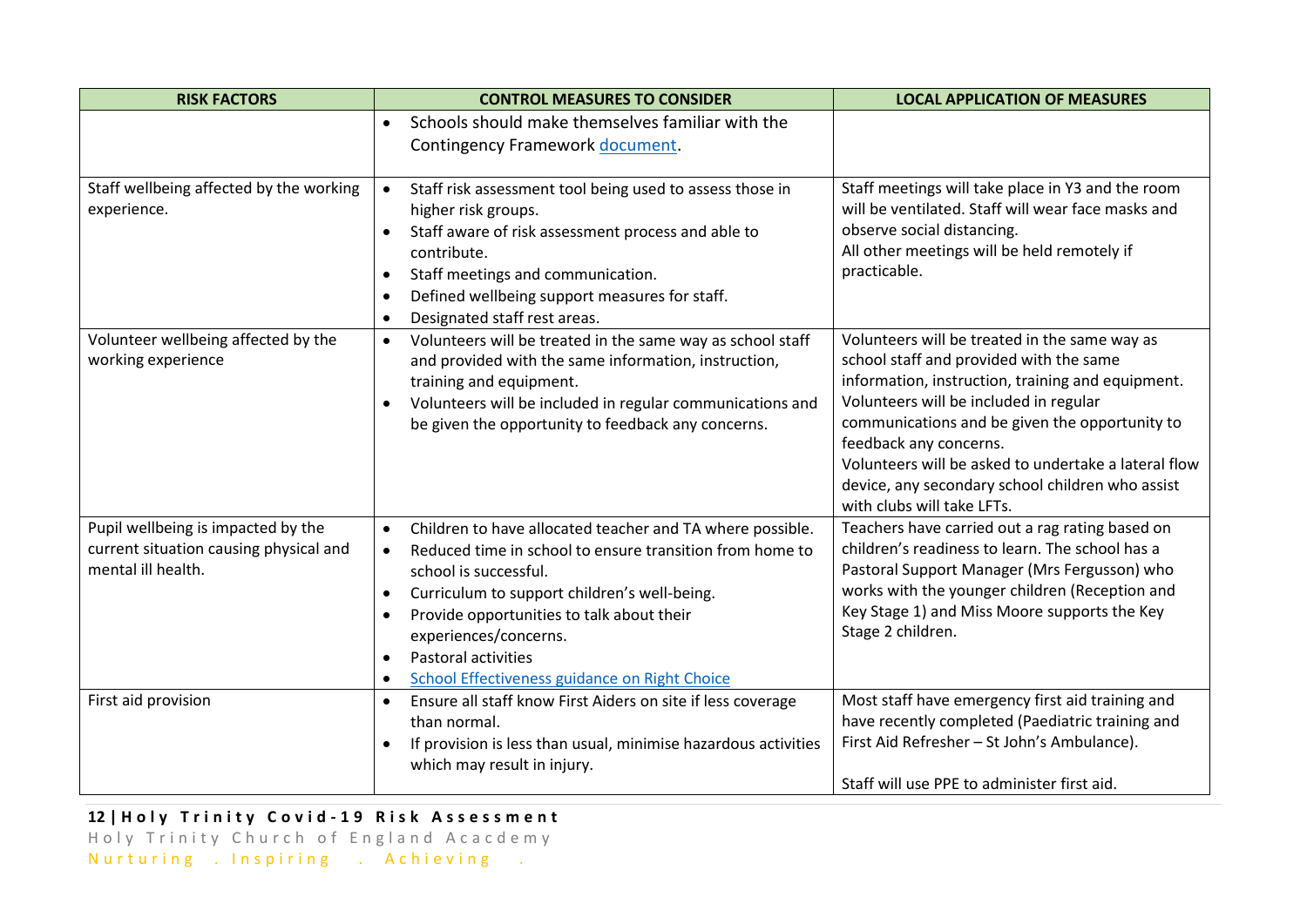| <b>RISK FACTORS</b>                                                         | <b>CONTROL MEASURES TO CONSIDER</b>                                                                        | <b>LOCAL APPLICATION OF MEASURES</b>                                                                   |
|-----------------------------------------------------------------------------|------------------------------------------------------------------------------------------------------------|--------------------------------------------------------------------------------------------------------|
|                                                                             | Ensure a supply of PPE is available for provision of first aid                                             |                                                                                                        |
|                                                                             | and use and dispose of accordingly.                                                                        |                                                                                                        |
|                                                                             | Paediatric First Aid provision is available for under 5's.<br>$\bullet$                                    |                                                                                                        |
| Pupils with special medical needs                                           | Required number of competent staff on site<br>$\bullet$                                                    | All staff will follow the policies:                                                                    |
| (administering medication)                                                  | Staff training up to date<br>$\bullet$                                                                     | Administering Medicines Policy and the Procedures                                                      |
|                                                                             | Alternative arrangements in place if staff<br>$\bullet$                                                    | for Administering Medicines Policy. Available on<br>the school website                                 |
|                                                                             | training/competence has lapsed.                                                                            |                                                                                                        |
| 1:1 teaching, physical restraint and<br>children with SEND or EHC plans are | Individual risk assessments of children with behavioural<br>$\bullet$<br>difficulties.                     | No child has a plan that states that they would<br>need physical restraint. Seven members of staff are |
| adversely affected by the current                                           | Ensure a supply of PPE is available based on need.<br>$\bullet$                                            | trained in Team Teach.                                                                                 |
| situation.                                                                  | Reduced timetable or consideration of other solutions if<br>$\bullet$                                      |                                                                                                        |
|                                                                             | child's behaviour puts staff at risk.                                                                      |                                                                                                        |
|                                                                             | 1:1 teaching to be done with reduced contact.                                                              |                                                                                                        |
|                                                                             |                                                                                                            |                                                                                                        |
|                                                                             |                                                                                                            |                                                                                                        |
|                                                                             |                                                                                                            |                                                                                                        |
| 7. Risk assessments and Policies                                            |                                                                                                            |                                                                                                        |
| Standard risk assessments do not take                                       | Ensure all work environments and teaching/learning<br>$\bullet$                                            | All work environments and teaching/learning                                                            |
| account of additional covid-19 risks                                        | activities have been subjected to risk assessments in line                                                 | activities have been subjected to risk assessments                                                     |
|                                                                             | with conventional H&S requirements.                                                                        | in line with conventional H&S requirements.                                                            |
|                                                                             | Review and where necessary update all risk assessments                                                     | Review and where necessary update all risk                                                             |
|                                                                             | with additional control measures to counter any significant                                                | assessments with additional control measures to                                                        |
|                                                                             | covid-19 infection transmission risk.                                                                      | counter any significant infection transmission risk.                                                   |
|                                                                             | One -off activities such as PTA and other fundraising events,                                              |                                                                                                        |
|                                                                             | firework displays etc will be subject to separate risk                                                     |                                                                                                        |
|                                                                             | assessment.                                                                                                |                                                                                                        |
|                                                                             | Lettings of facilities will be subject to separate risk                                                    |                                                                                                        |
|                                                                             | assessment.                                                                                                |                                                                                                        |
|                                                                             |                                                                                                            |                                                                                                        |
|                                                                             | Behaviour policy amended to reflect covid-19 protocols.                                                    |                                                                                                        |
|                                                                             | School clubs, Breakfast clubs and after-school provision will<br>be subject to a separate risk assessment. |                                                                                                        |
|                                                                             |                                                                                                            |                                                                                                        |